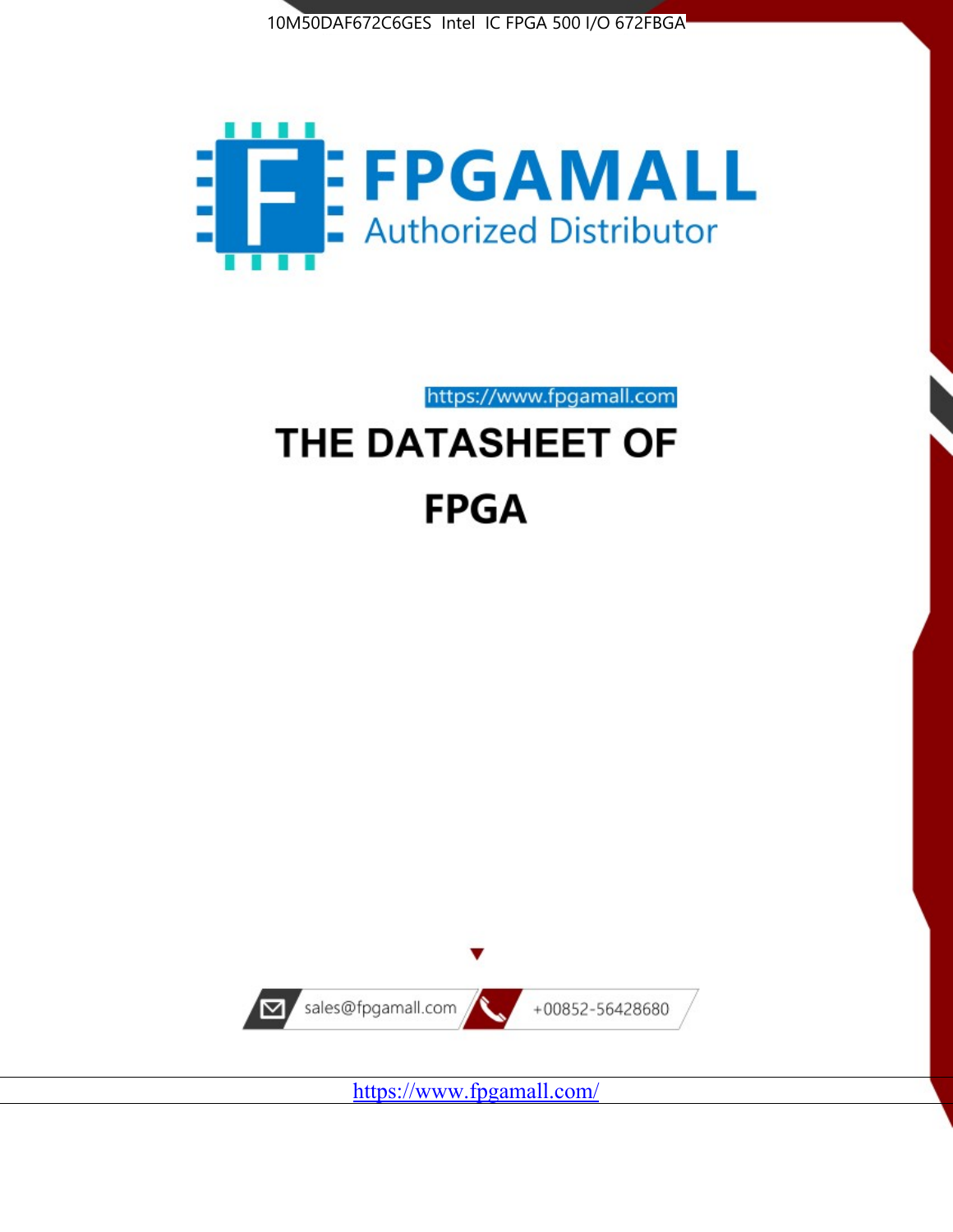10M50DAF672C6GES Intel IC FPGA 500 I/O 672FBGA



# **Intel® MAX® 10 FPGA Device Overview**



**M10-OVERVIEW | 2017.12.15** Latest document on the web: **[PDF](https://www.altera.com/en_US/pdfs/literature/hb/max-10/m10_overview.pdf)** | **[HTML](https://www.altera.com/documentation/myt1396938463674.html)**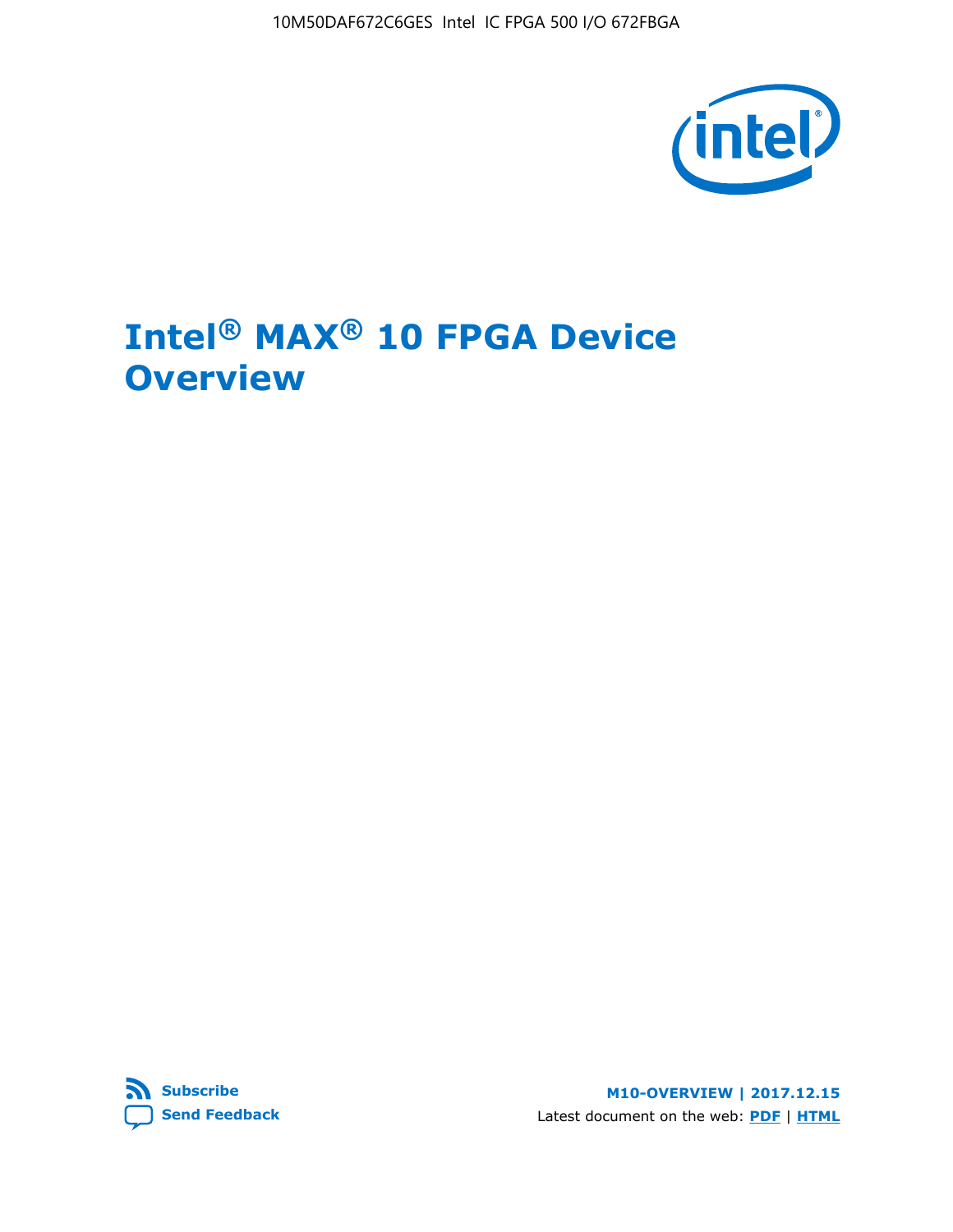

*Contents*

# **Contents**

| Intel® MAX® 10 FPGA Device Overview………………………………………………………………………………………3 |  |
|-----------------------------------------------------------------------|--|
|                                                                       |  |
|                                                                       |  |
|                                                                       |  |
|                                                                       |  |
|                                                                       |  |
|                                                                       |  |
|                                                                       |  |
|                                                                       |  |
|                                                                       |  |
|                                                                       |  |
|                                                                       |  |
|                                                                       |  |
|                                                                       |  |
|                                                                       |  |
|                                                                       |  |
|                                                                       |  |
|                                                                       |  |
|                                                                       |  |
|                                                                       |  |
| Document Revision History for Intel MAX 10 FPGA Device Overview 13    |  |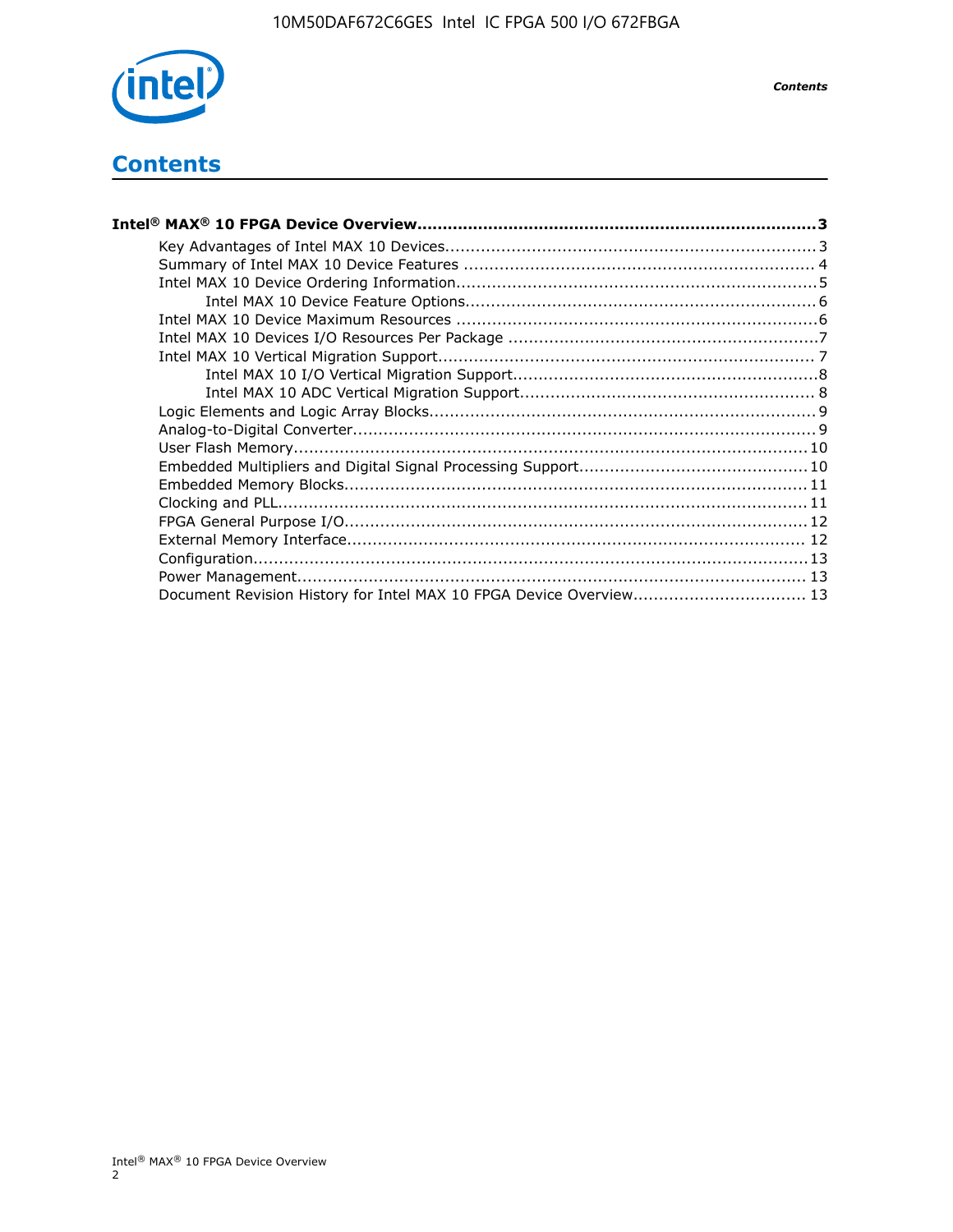

# **Intel® MAX® 10 FPGA Device Overview**

Intel® MAX® 10 devices are single-chip, non-volatile low-cost programmable logic devices (PLDs) to integrate the optimal set of system components.

The highlights of the Intel MAX 10 devices include:

- Internally stored dual configuration flash
- User flash memory
- Instant on support
- Integrated analog-to-digital converters (ADCs)
- Single-chip Nios II soft core processor support

Intel MAX 10 devices are the ideal solution for system management, I/O expansion, communication control planes, industrial, automotive, and consumer applications.

#### **Related Links**

[Intel MAX 10 FPGA Device Datasheet](https://www.altera.com/documentation/mcn1397700832153.html#mcn1397643748870)

## **Key Advantages of Intel MAX 10 Devices**

## **Table 1. Key Advantages of Intel MAX 10 Devices**

| <b>Advantage</b>               | <b>Supporting Feature</b>                                                                                                                                                                                  |  |  |  |
|--------------------------------|------------------------------------------------------------------------------------------------------------------------------------------------------------------------------------------------------------|--|--|--|
| Simple and fast configuration  | Secure on-die flash memory enables device configuration in less than 10 ms                                                                                                                                 |  |  |  |
| Flexibility and integration    | Single device integrating PLD logic, RAM, flash memory, digital signal<br>processing (DSP), ADC, phase-locked loop (PLL), and I/Os<br>Small packages available from 3 mm $\times$ 3 mm                     |  |  |  |
| Low power                      | Sleep mode—significant standby power reduction and resumption in less than<br>$1 \text{ ms}$<br>Longer battery life-resumption from full power-off in less than 10 ms                                      |  |  |  |
| 20-year-estimated life cycle   | Built on TSMC's 55 nm embedded flash process technology                                                                                                                                                    |  |  |  |
| High productivity design tools | Intel Quartus <sup>®</sup> Prime Lite edition (no cost license)<br>Platform Designer (Standard) system integration tool<br>DSP Builder for Intel FPGAs<br>Nios <sup>®</sup> II Embedded Design Suite (EDS) |  |  |  |

Intel Corporation. All rights reserved. Intel, the Intel logo, Altera, Arria, Cyclone, Enpirion, MAX, Nios, Quartus and Stratix words and logos are trademarks of Intel Corporation or its subsidiaries in the U.S. and/or other countries. Intel warrants performance of its FPGA and semiconductor products to current specifications in accordance with Intel's standard warranty, but reserves the right to make changes to any products and services at any time without notice. Intel assumes no responsibility or liability arising out of the application or use of any information, product, or service described herein except as expressly agreed to in writing by Intel. Intel customers are advised to obtain the latest version of device specifications before relying on any published information and before placing orders for products or services. \*Other names and brands may be claimed as the property of others.

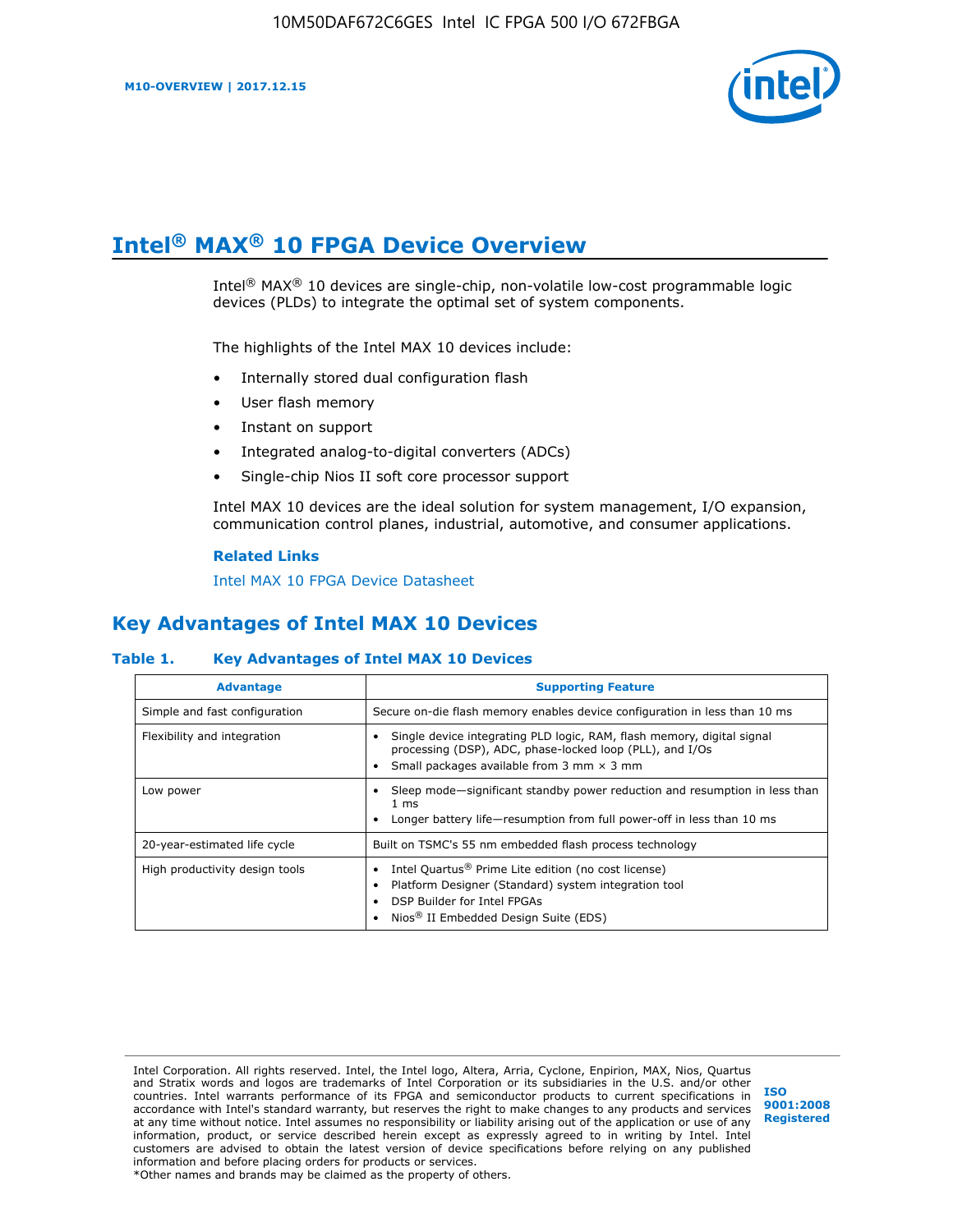

# **Summary of Intel MAX 10 Device Features**

## **Table 2. Summary of Features for Intel MAX 10 Devices**

| <b>Feature</b>                       | <b>Description</b>                                                                                                                                                                                                                                                               |
|--------------------------------------|----------------------------------------------------------------------------------------------------------------------------------------------------------------------------------------------------------------------------------------------------------------------------------|
| Technology                           | 55 nm TSMC Embedded Flash (Flash + SRAM) process technology                                                                                                                                                                                                                      |
| Packaging                            | Low cost, small form factor packages-support multiple packaging<br>technologies and pin pitches<br>Multiple device densities with compatible package footprints for seamless<br>migration between different device densities<br>RoHS6-compliant                                  |
| Core architecture                    | 4-input look-up table (LUT) and single register logic element (LE)<br>LEs arranged in logic array block (LAB)<br>$\bullet$<br>Embedded RAM and user flash memory<br>Clocks and PLLs<br>$\bullet$<br>Embedded multiplier blocks<br>$\bullet$<br>General purpose I/Os<br>$\bullet$ |
| Internal memory blocks               | M9K-9 kilobits (Kb) memory blocks<br>$\bullet$<br>Cascadable blocks to create RAM, dual port, and FIFO functions<br>$\bullet$                                                                                                                                                    |
| User flash memory (UFM)              | User accessible non-volatile storage<br>$\bullet$<br>High speed operating frequency<br>$\bullet$<br>Large memory size<br>High data retention<br>$\bullet$<br>Multiple interface option<br>$\bullet$                                                                              |
| Embedded multiplier blocks           | One $18 \times 18$ or two 9 $\times$ 9 multiplier modes<br>$\bullet$<br>Cascadable blocks enabling creation of filters, arithmetic functions, and image<br>processing pipelines                                                                                                  |
| <b>ADC</b>                           | 12-bit successive approximation register (SAR) type<br>$\bullet$<br>Up to 17 analog inputs<br>$\bullet$<br>Cumulative speed up to 1 million samples per second (MSPS)<br>Integrated temperature sensing capability                                                               |
| Clock networks                       | Global clocks support<br>$\bullet$<br>High speed frequency in clock network                                                                                                                                                                                                      |
| Internal oscillator                  | Built-in internal ring oscillator                                                                                                                                                                                                                                                |
| PLLs                                 | Analog-based<br>Low jitter<br>$\bullet$<br>High precision clock synthesis<br>Clock delay compensation<br>$\bullet$<br>Zero delay buffering<br>$\bullet$<br>Multiple output taps<br>٠                                                                                             |
| General-purpose I/Os (GPIOs)         | Multiple I/O standards support<br>$\bullet$<br>On-chip termination (OCT)<br>$\bullet$<br>Up to 830 megabits per second (Mbps) LVDS receiver, 800 Mbps LVDS<br>transmitter                                                                                                        |
| External memory interface (EMIF) (1) | Supports up to 600 Mbps external memory interfaces:<br>continued                                                                                                                                                                                                                 |

<sup>(1)</sup> EMIF is only supported in selected Intel MAX 10 device density and package combinations. Refer to the *External Memory Interface User Guide* for more information.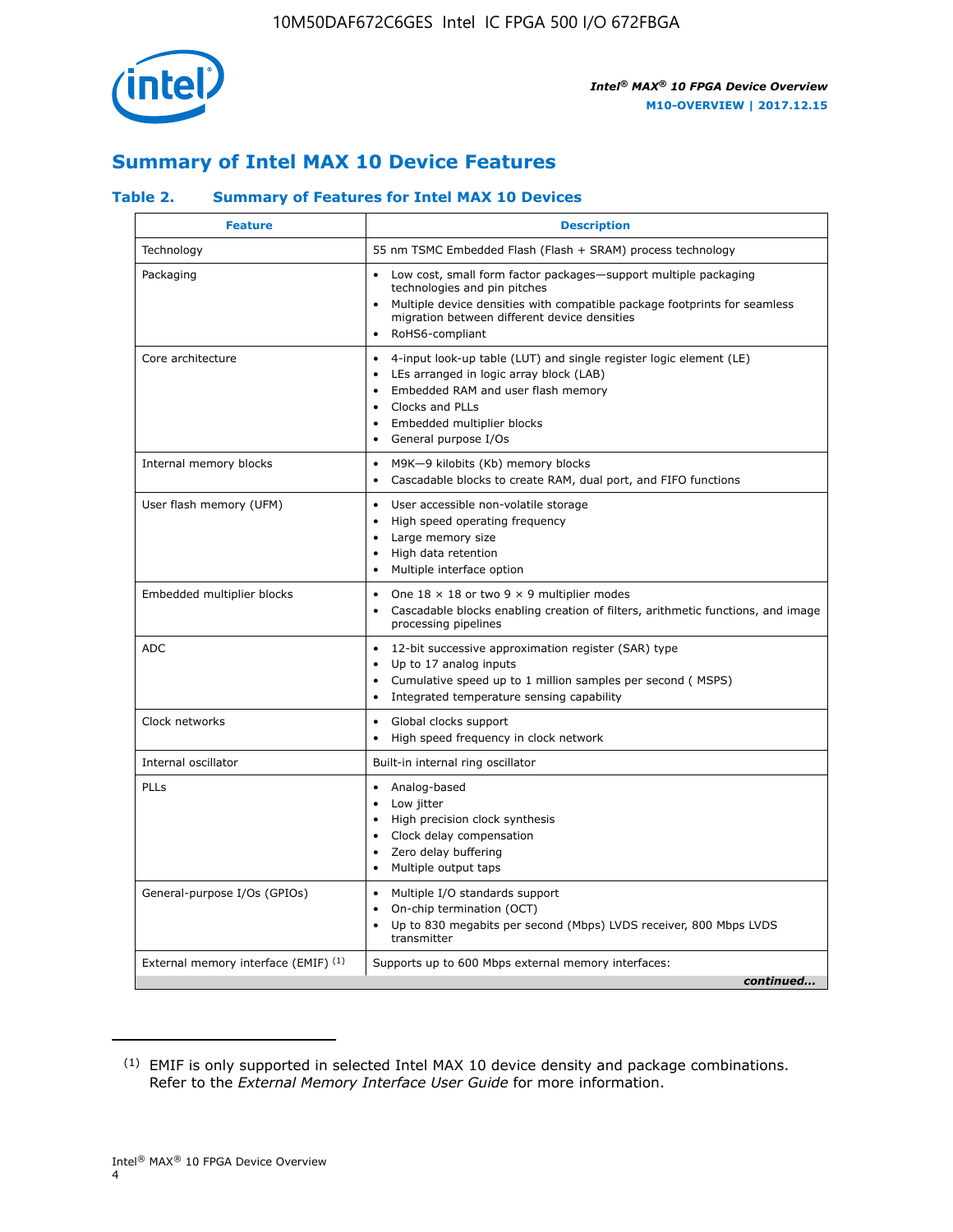

| <b>Feature</b>                | <b>Description</b>                                                                                                                                                                                                                                                                                                                                                                                                                               |  |  |  |
|-------------------------------|--------------------------------------------------------------------------------------------------------------------------------------------------------------------------------------------------------------------------------------------------------------------------------------------------------------------------------------------------------------------------------------------------------------------------------------------------|--|--|--|
|                               | DDR3, DDR3L, DDR2, LPDDR2 (on 10M16, 10M25, 10M40, and 10M50.)<br>SRAM (Hardware support only)<br><i>Note:</i> For 600 Mbps performance, -6 device speed grade is required.<br>Performance varies according to device grade (commercial, industrial, or<br>automotive) and device speed grade $(-6 \text{ or } -7)$ . Refer to the <i>Intel MAX</i><br>10 FPGA Device Datasheet or External Memory Interface Spec Estimator<br>for more details. |  |  |  |
| Configuration                 | Internal configuration<br>JTAG<br>٠<br>Advanced Encryption Standard (AES) 128-bit encryption and compression<br>options<br>Flash memory data retention of 20 years at 85 $^{\circ}$ C                                                                                                                                                                                                                                                            |  |  |  |
| Flexible power supply schemes | Single- and dual-supply device options<br>Dynamically controlled input buffer power down<br>Sleep mode for dynamic power reduction                                                                                                                                                                                                                                                                                                               |  |  |  |

# **Intel MAX 10 Device Ordering Information**

#### **Figure 1. Sample Ordering Code and Available Options for Intel MAX 10 Devices**



*Note:* The –I6 and –A6 speed grades of the Intel MAX 10 FPGA devices are not available by default in the Intel Quartus Prime software. Contact your local Intel sales representatives for support.

#### **Related Links**

#### [Intel FPGA Product Selector](http://www.altera.com/products/selector/psg-selector.html)

Provides the latest information about Intel FPGAs.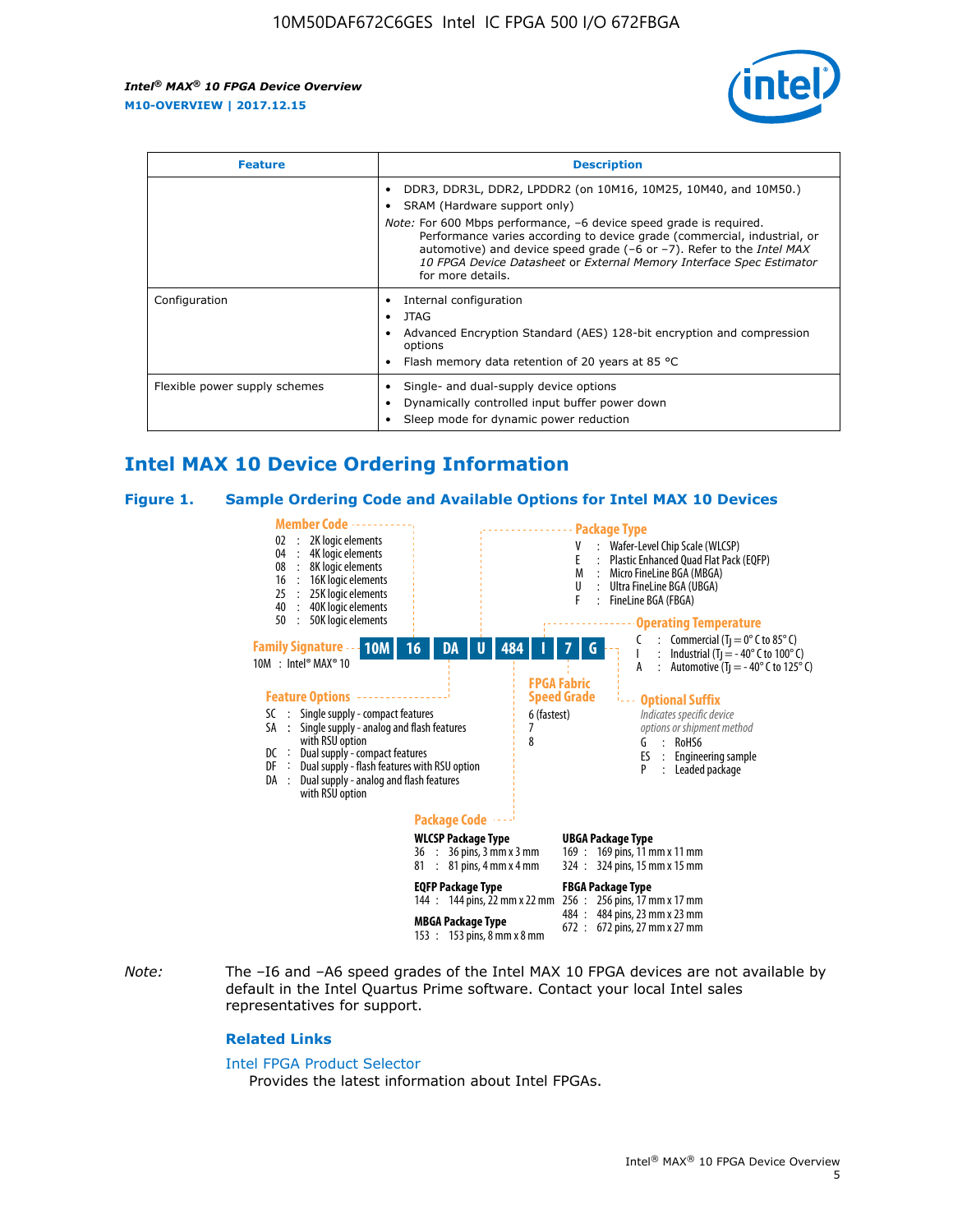

## **Intel MAX 10 Device Feature Options**

## **Table 3. Feature Options for Intel MAX 10 Devices**

| <b>Option</b> | <b>Feature</b>                                                                                                                                                                          |
|---------------|-----------------------------------------------------------------------------------------------------------------------------------------------------------------------------------------|
| Compact       | Devices with core architecture featuring single configuration image with self-configuration capability                                                                                  |
| Flash         | Devices with core architecture featuring:<br>Dual configuration image with self-configuration capability<br>Remote system upgrade capability<br>Memory initialization                   |
| Analog        | Devices with core architecture featuring:<br>Dual configuration image with self-configuration capability<br>Remote system upgrade capability<br>Memory initialization<br>Integrated ADC |

# **Intel MAX 10 Device Maximum Resources**

## **Table 4. Maximum Resource Counts for Intel MAX 10 Devices**

| <b>Resource</b>              |                            | <b>Device</b> |                |                |                |                |                |                |
|------------------------------|----------------------------|---------------|----------------|----------------|----------------|----------------|----------------|----------------|
|                              |                            | <b>10M02</b>  | 10M04          | <b>10M08</b>   | <b>10M16</b>   | <b>10M25</b>   | <b>10M40</b>   | <b>10M50</b>   |
|                              | Logic Elements (LE) (K)    | 2             | 4              | 8              | 16             | 25             | 40             | 50             |
| M9K Memory (Kb)              |                            | 108           | 189            | 378            | 549            | 675            | 1,260          | 1,638          |
|                              | User Flash Memory (Kb) (2) | 96            | 1,248          | 1,376          | 2,368          | 3,200          | 5,888          | 5,888          |
| $18 \times 18$ Multiplier    |                            | 16            | 20             | 24             | 45             | 55             | 125            | 144            |
| <b>PLL</b>                   |                            | 2             | $\overline{2}$ | $\overline{2}$ | $\overline{4}$ | $\overline{4}$ | 4              | $\overline{4}$ |
| GPIO                         |                            | 246           | 246            | 250            | 320            | 360            | 500            | 500            |
| <b>LVDS</b>                  | Dedicated<br>Transmitter   | 15            | 15             | 15             | 22             | 24             | 30             | 30             |
|                              | Emulated<br>Transmitter    | 114           | 114            | 116            | 151            | 171            | 241            | 241            |
|                              | Dedicated Receiver         | 114           | 114            | 116            | 151            | 171            | 241            | 241            |
| Internal Configuration Image |                            | $\mathbf{1}$  | $\overline{2}$ | $\overline{2}$ | $\overline{2}$ | 2              | $\overline{2}$ | $\overline{2}$ |
| <b>ADC</b>                   |                            |               | 1              | $\mathbf{1}$   | $\mathbf{1}$   | 2              | 2              | 2              |

<sup>(2)</sup> The maximum possible value including user flash memory and configuration flash memory. For more information, refer to [Intel MAX 10 User Flash Memory User Guide](https://www.altera.com/documentation/vgo1395753117436.html#vgo1395811844282).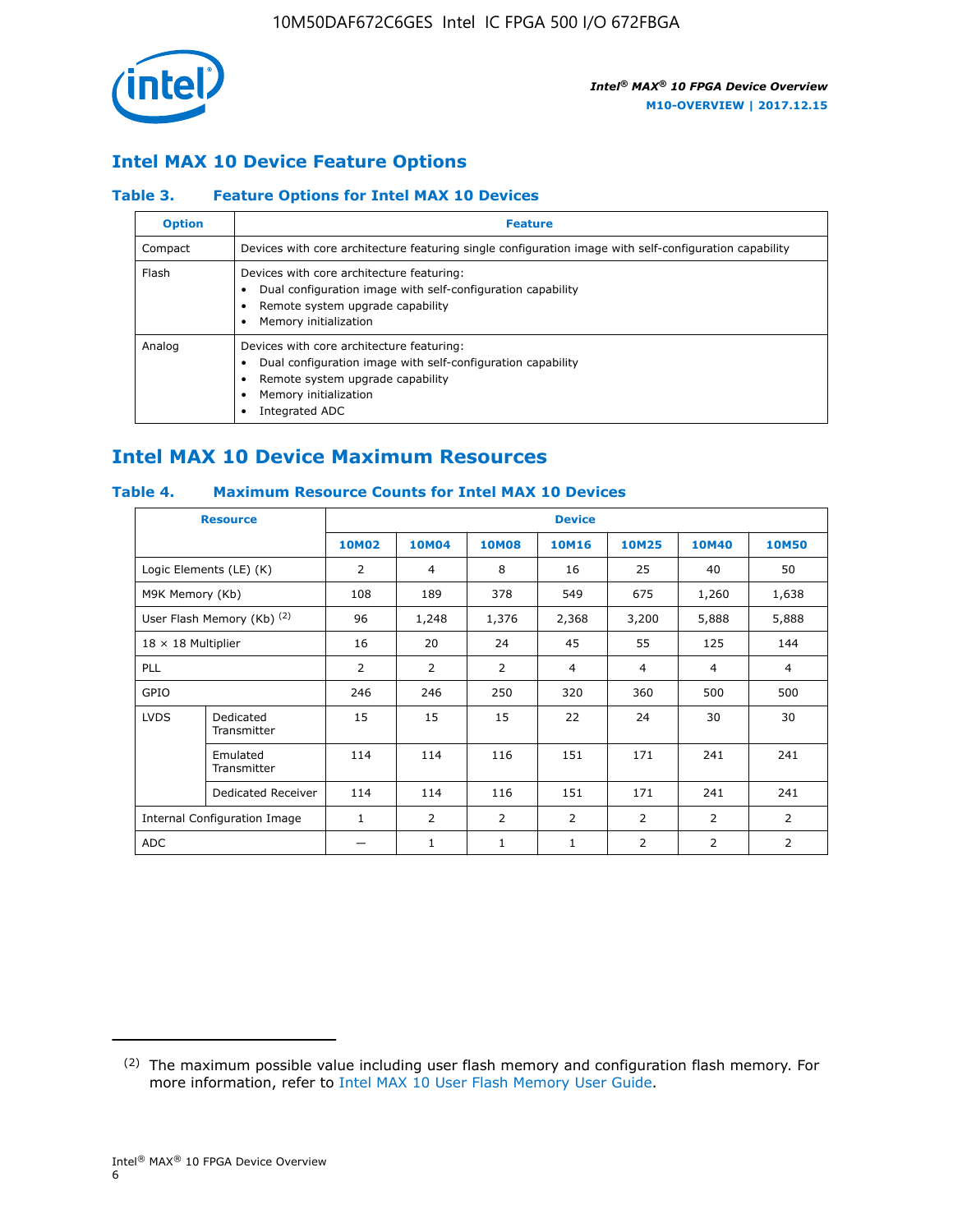

# **Intel MAX 10 Devices I/O Resources Per Package**

## **Table 5. Package Plan for Intel MAX 10 Single Power Supply Devices**

| <b>Device</b> |                   | <b>Package</b>                     |                      |                             |                                      |  |  |  |  |
|---------------|-------------------|------------------------------------|----------------------|-----------------------------|--------------------------------------|--|--|--|--|
|               | <b>Type</b>       | M153<br>153-pin MBGA               | U169<br>169-pin UBGA | <b>U324</b><br>324-pin UBGA | E144<br>144-pin EQFP                 |  |  |  |  |
|               | <b>Size</b>       | $8 \text{ mm} \times 8 \text{ mm}$ | 11 mm $\times$ 11 mm | $15$ mm $\times$ 15 mm      | $22 \text{ mm} \times 22 \text{ mm}$ |  |  |  |  |
|               | <b>Ball Pitch</b> | $0.5$ mm                           | $0.8$ mm             | $0.8$ mm                    | $0.5$ mm                             |  |  |  |  |
| 10M02         |                   | 112                                | 130                  | 246                         | 101                                  |  |  |  |  |
| 10M04         |                   | 112                                | 130                  | 246                         | 101                                  |  |  |  |  |
| 10M08         |                   | 112                                | 130                  | 246                         | 101                                  |  |  |  |  |
| 10M16         |                   |                                    | 130                  | 246                         | 101                                  |  |  |  |  |
| 10M25         |                   |                                    |                      |                             | 101                                  |  |  |  |  |
| 10M40         |                   |                                    |                      |                             | 101                                  |  |  |  |  |
| 10M50         |                   |                                    |                      |                             | 101                                  |  |  |  |  |

## **Table 6. Package Plan for Intel MAX 10 Dual Power Supply Devices**

| <b>Device</b> |                   | <b>Package</b> |                                            |                                                                    |                         |                           |                             |  |  |
|---------------|-------------------|----------------|--------------------------------------------|--------------------------------------------------------------------|-------------------------|---------------------------|-----------------------------|--|--|
|               | <b>Type</b>       | <b>V36</b>     | <b>V81</b>                                 | <b>U324</b><br>36-pin WLCSP 81-pin WLCSP 324-pin UBGA 256-pin FBGA | <b>F256</b>             | F484<br>484-pin FBGA      | <b>F672</b><br>672-pin FBGA |  |  |
|               | <b>Size</b>       |                | $3$ mm $\times$ 3 mm $ 4$ mm $\times$ 4 mm | $15$ mm $\times$ 15<br>mm                                          | 17 mm $\times$ 17<br>mm | $23$ mm $\times$ 23<br>mm | $27$ mm $\times$ 27<br>mm   |  |  |
|               | <b>Ball Pitch</b> | $0.4$ mm       | $0.4$ mm                                   | $0.8$ mm                                                           | 1.0 <sub>mm</sub>       | 1.0 <sub>mm</sub>         | 1.0 <sub>mm</sub>           |  |  |
| 10M02         |                   | 27             |                                            | 160                                                                |                         |                           |                             |  |  |
| 10M04         |                   |                |                                            | 246                                                                | 178                     |                           |                             |  |  |
| 10M08         |                   |                | 56                                         | 246                                                                | 178                     | 250                       |                             |  |  |
| 10M16         |                   |                |                                            | 246                                                                | 178                     | 320                       |                             |  |  |
| 10M25         |                   |                |                                            |                                                                    | 178                     | 360                       |                             |  |  |
| 10M40         |                   |                |                                            |                                                                    | 178                     | 360                       | 500                         |  |  |
| 10M50         |                   |                |                                            |                                                                    | 178                     | 360                       | 500                         |  |  |

## **Related Links**

- [Intel MAX 10 General Purpose I/O User Guide](https://www.altera.com/documentation/sam1393999966669.html#sam1394000084476)
- [Intel MAX 10 High-Speed LVDS I/O User Guide](https://www.altera.com/documentation/sam1394433606063.html#sam1394433911642)

# **Intel MAX 10 Vertical Migration Support**

Vertical migration supports the migration of your design to other Intel MAX 10 devices of different densities in the same package with similar I/O and ADC resources.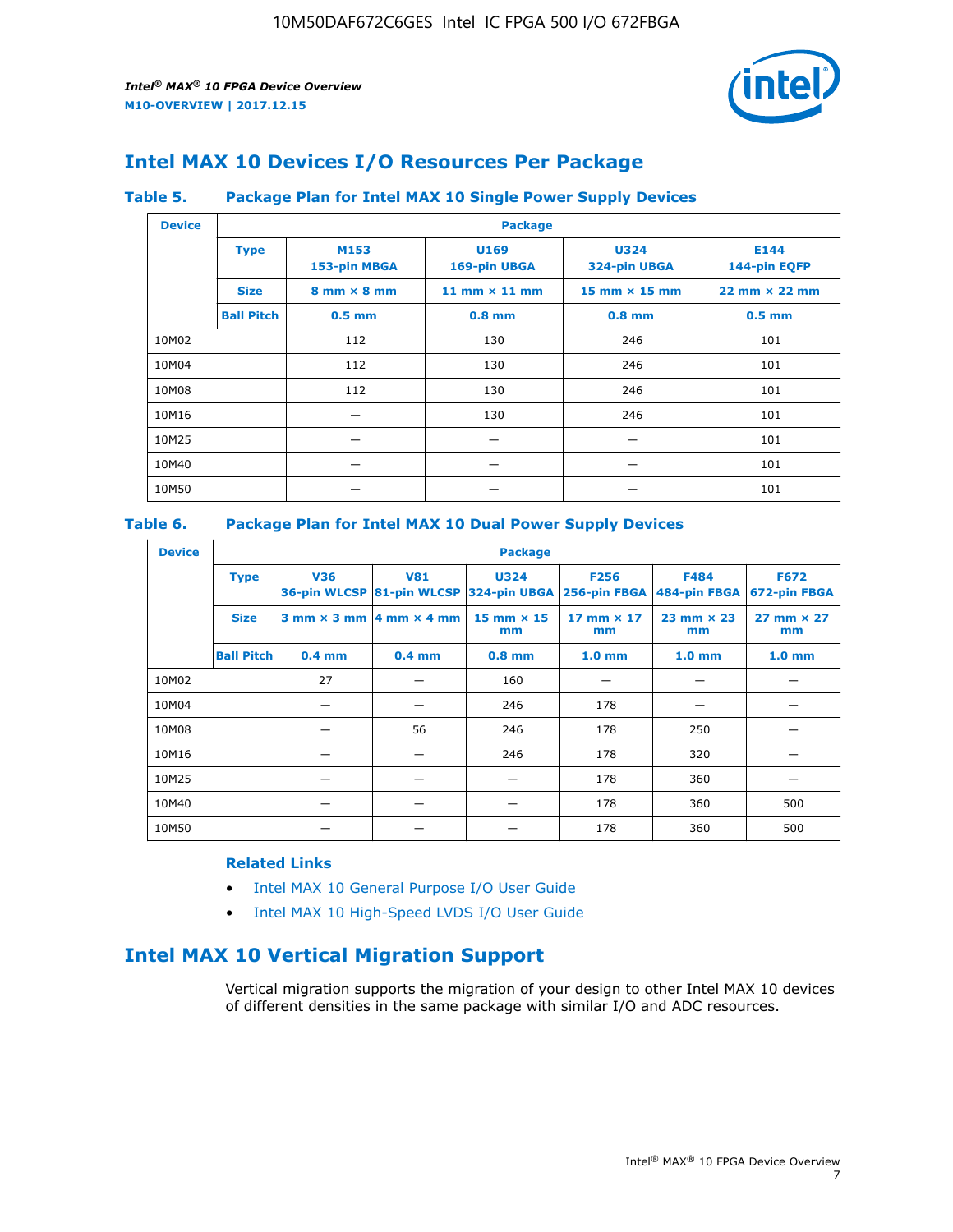

## **Intel MAX 10 I/O Vertical Migration Support**

#### **Figure 2. Migration Capability Across Intel MAX 10 Devices**

- The arrows indicate the migration paths. The devices included in each vertical migration path are shaded. Non-migratable devices are omitted. Some packages have several migration paths. Devices with lesser I/O resources in the same path have lighter shades.
- To achieve the full I/O migration across product lines in the same migration path, restrict I/Os usage to match the product line with the lowest I/O count.

|               | <b>Package</b>                   |            |      |      |             |      |                                    |      |      |  |
|---------------|----------------------------------|------------|------|------|-------------|------|------------------------------------|------|------|--|
| <b>Device</b> | <b>V36</b>                       | <b>V81</b> | M153 | U169 | <b>U324</b> | F256 | E144                               | F484 | F672 |  |
| 10M02         |                                  |            |      |      | 7           |      |                                    |      |      |  |
| 10M04         |                                  |            |      |      |             |      |                                    |      |      |  |
| 10M08         |                                  |            |      |      |             |      |                                    |      |      |  |
| 10M16         |                                  |            |      |      |             |      |                                    |      |      |  |
| 10M25         |                                  |            |      |      |             |      |                                    |      |      |  |
| 10M40         |                                  |            |      |      |             |      |                                    |      |      |  |
| 10M50         |                                  |            |      |      |             |      |                                    |      |      |  |
|               | <b>Dual Power Supply Devices</b> |            |      |      |             |      | <b>Single Power Supply Devices</b> |      |      |  |

*Note:* To verify the pin migration compatibility, use the Pin Migration View window in the Intel Quartus Prime software Pin Planner.

## **Intel MAX 10 ADC Vertical Migration Support**

#### **Figure 3. ADC Vertical Migration Across Intel MAX 10 Devices**

The arrows indicate the ADC migration paths. The devices included in each vertical migration path are shaded.

|                                                                                                                                                                                                                         | Package |      |      |                  |      |      |      |  |  |
|-------------------------------------------------------------------------------------------------------------------------------------------------------------------------------------------------------------------------|---------|------|------|------------------|------|------|------|--|--|
| <b>Device</b>                                                                                                                                                                                                           | M153    | U169 | U324 | F <sub>256</sub> | E144 | F484 | F672 |  |  |
| 10M04                                                                                                                                                                                                                   |         |      |      |                  |      |      |      |  |  |
| 10M08                                                                                                                                                                                                                   |         |      |      |                  |      |      |      |  |  |
| 10M16                                                                                                                                                                                                                   |         |      |      |                  |      |      |      |  |  |
| 10M25                                                                                                                                                                                                                   |         |      |      |                  |      |      |      |  |  |
| 10M40                                                                                                                                                                                                                   |         |      |      |                  |      |      |      |  |  |
| 10M50                                                                                                                                                                                                                   |         |      |      |                  |      |      |      |  |  |
| Dual ADC Device: Each ADC (ADC1 and ADC2) supports 1 dedicated analog input pin and 8 dual function pins.<br><b>Single ADC Device:</b> Single ADC that supports 1 dedicated analog input pin and 16 dual function pins. |         |      |      |                  |      |      |      |  |  |

**Single ADC Device:** Single ADC that supports 1 dedicated analog input pin and 8 dual function pins.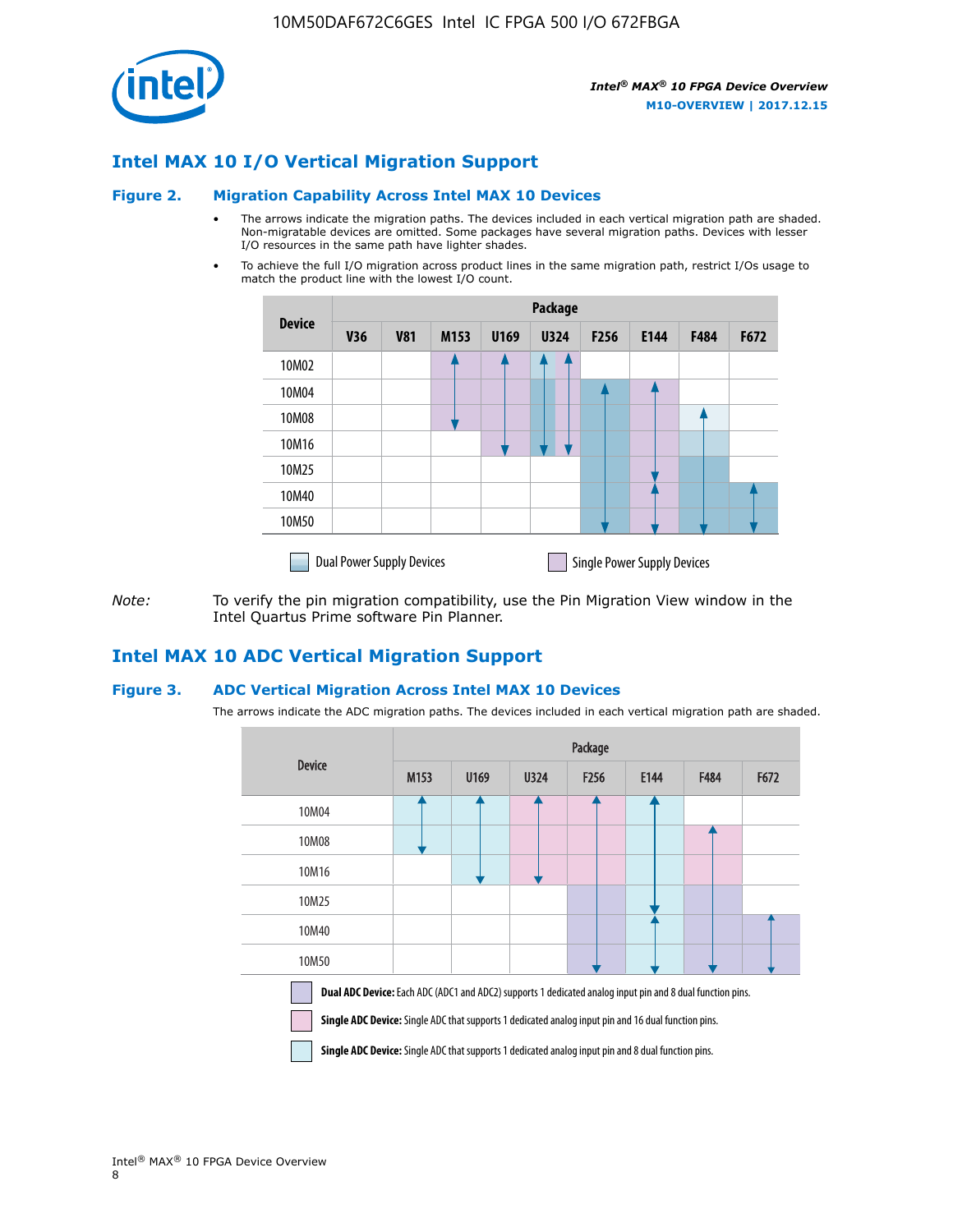

## **Table 7. Pin Migration Conditions for ADC Migration**

| <b>Source</b>     | <b>Target</b>     | <b>Migratable Pins</b>                                                                                            |
|-------------------|-------------------|-------------------------------------------------------------------------------------------------------------------|
| Single ADC device | Single ADC device | You can migrate all ADC input pins                                                                                |
| Dual ADC device   | Dual ADC device   |                                                                                                                   |
| Single ADC device | Dual ADC device   | One dedicated analog input pin.                                                                                   |
| Dual ADC device   | Single ADC device | Eight dual function pins from the ADC1 block of the<br>٠<br>source device to the ADC1 block of the target device. |

# **Logic Elements and Logic Array Blocks**

The LAB consists of 16 logic elements (LE) and a LAB-wide control block. An LE is the smallest unit of logic in the Intel MAX 10 device architecture. Each LE has four inputs, a four-input look-up table (LUT), a register, and output logic. The four-input LUT is a function generator that can implement any function with four variables.

#### **Figure 4. Intel MAX 10 Device Family LEs**



## **Analog-to-Digital Converter**

Intel MAX 10 devices feature up to two ADCs. You can use the ADCs to monitor many different signals, including on-chip temperature.

#### **Table 8. ADC Features**

| <b>Feature</b>             | <b>Description</b>                                                                                                                                                                                  |
|----------------------------|-----------------------------------------------------------------------------------------------------------------------------------------------------------------------------------------------------|
| 12-bit resolution          | Translates analog signal to digital data for information processing, computing,<br>data transmission, and control systems<br>Provides a 12-bit digital representation of the observed analog signal |
| Up to 1 MSPS sampling rate | Monitors single-ended external inputs with a cumulative sampling rate of 25<br>kilosamples per second to 1 MSPS in normal mode                                                                      |
|                            |                                                                                                                                                                                                     |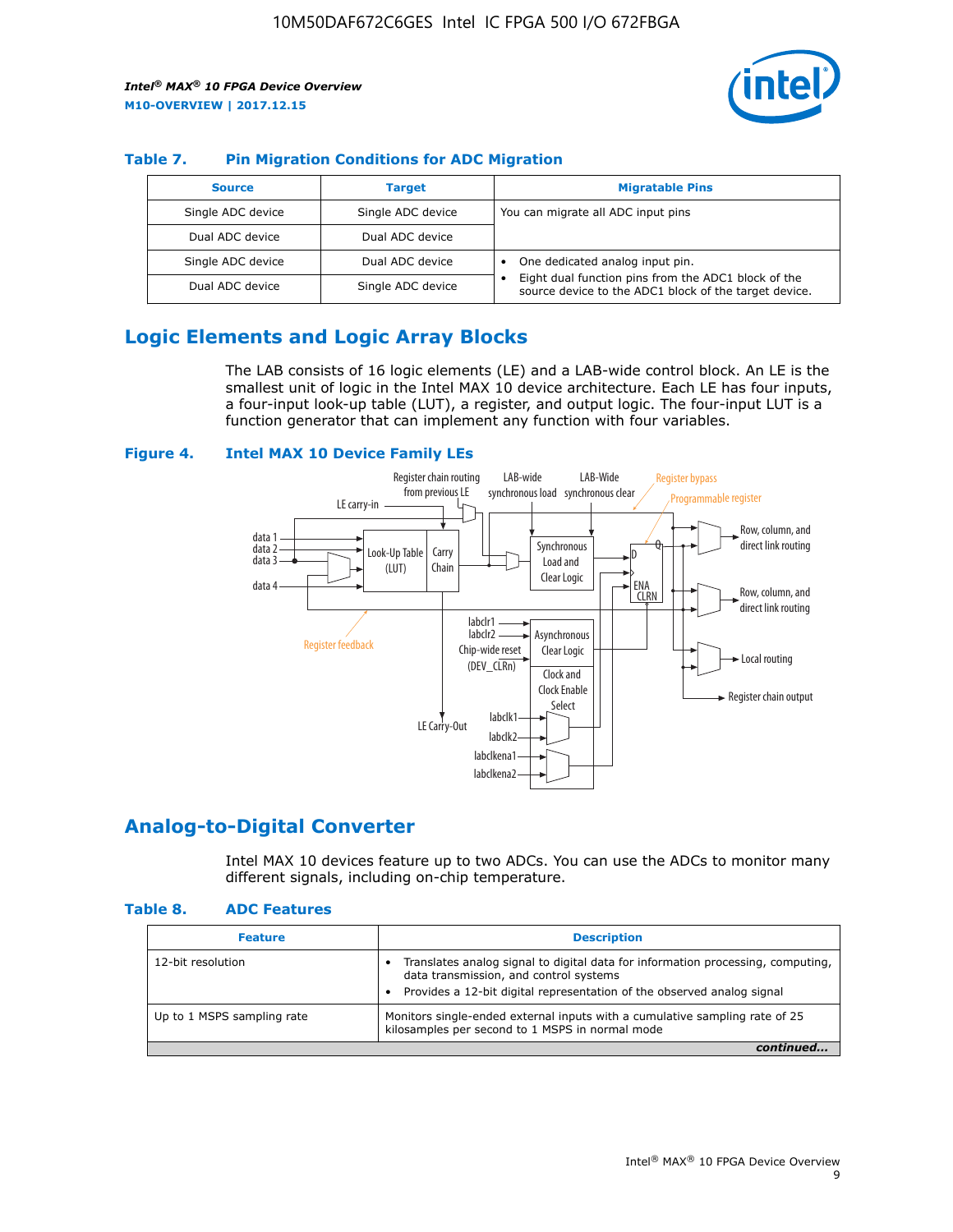

| <b>Feature</b>                                                  | <b>Description</b>                                                                                                                         |
|-----------------------------------------------------------------|--------------------------------------------------------------------------------------------------------------------------------------------|
| Up to 17 single-ended external inputs<br>for single ADC devices | One dedicated analog and 16 dual function input pins                                                                                       |
| Up to 18 single-ended external inputs<br>for dual ADC devices   | One dedicated analog and eight dual-function input pins in each ADC block<br>٠<br>Simultaneous measurement capability for dual ADC devices |
| On-chip temperature sensor                                      | Monitors external temperature data input with a sampling rate of up to 50<br>kilosamples per second                                        |

## **User Flash Memory**

The user flash memory (UFM) block in Intel MAX 10 devices stores non-volatile information.

UFM provides an ideal storage solution that you can access using Avalon Memory-Mapped (Avalon-MM) slave interface protocol.

#### **Table 9. UFM Features**

| <b>Features</b>     | <b>Capacity</b>                                                             |
|---------------------|-----------------------------------------------------------------------------|
| Endurance           | Counts to at least 10,000 program/erase cycles                              |
| Data retention      | 20 years at 85 °C<br>٠<br>10 years at 100 °C<br>$\bullet$                   |
| Operating frequency | Maximum 116 MHz for parallel interface and 7.25 MHz for<br>serial interface |
| Data length         | Stores data up to 32 bits length in parallel                                |

## **Embedded Multipliers and Digital Signal Processing Support**

Intel MAX 10 devices support up to 144 embedded multiplier blocks. Each block supports one individual  $18 \times 18$ -bit multiplier or two individual  $9 \times 9$ -bit multipliers.

With the combination of on-chip resources and external interfaces in Intel MAX 10 devices, you can build DSP systems with high performance, low system cost, and low power consumption.

You can use the Intel MAX 10 device on its own or as a DSP device co-processor to improve price-to-performance ratios of DSP systems.

You can control the operation of the embedded multiplier blocks using the following options:

- Parameterize the relevant IP cores with the Intel Quartus Prime parameter editor
- Infer the multipliers directly with VHDL or Verilog HDL

System design features provided for Intel MAX 10 devices: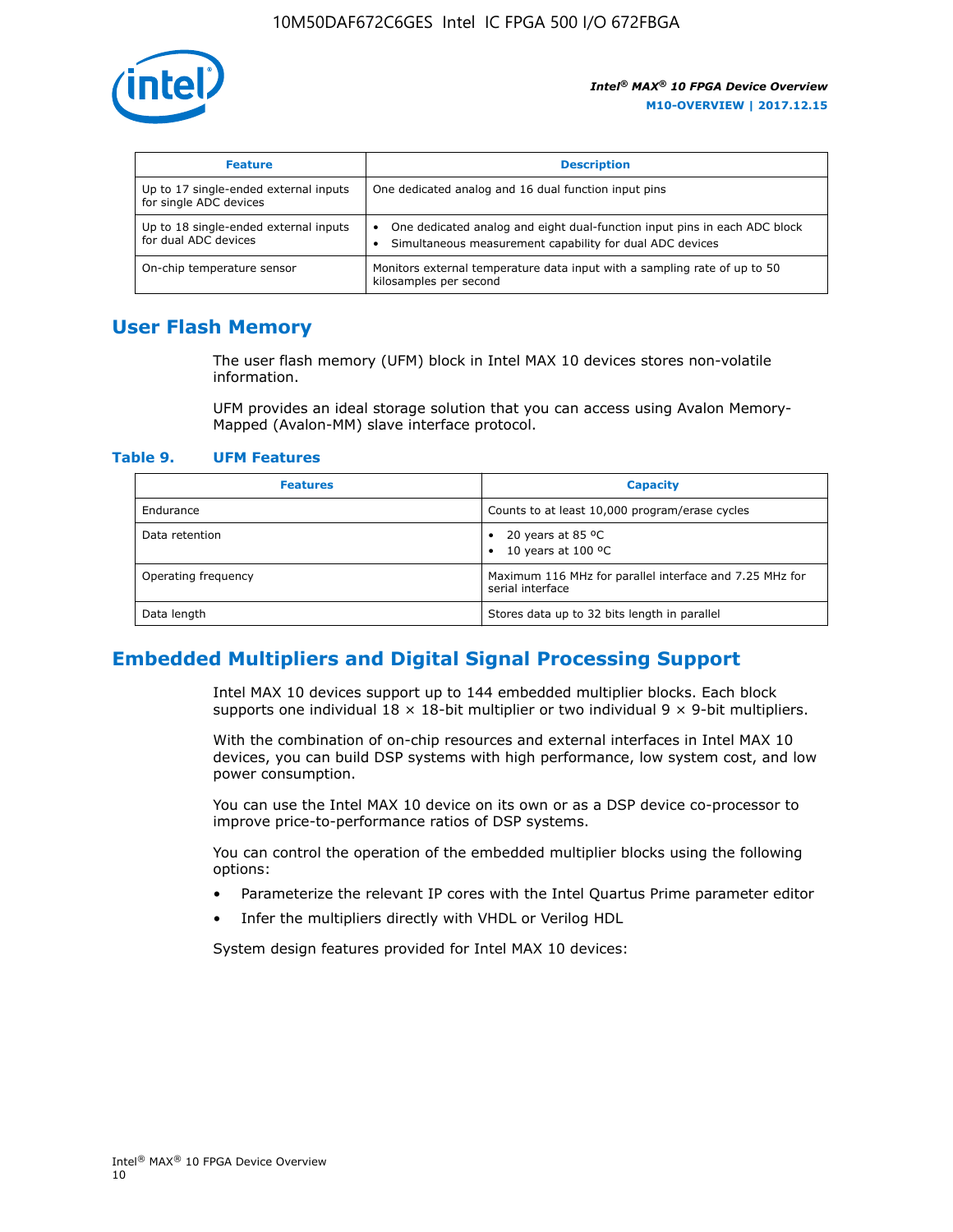

- DSP IP cores:
	- Common DSP processing functions such as finite impulse response (FIR), fast Fourier transform (FFT), and numerically controlled oscillator (NCO) functions
	- Suites of common video and image processing functions
- Complete reference designs for end-market applications
- DSP Builder for Intel FPGAs interface tool between the Intel Quartus Prime software and the MathWorks Simulink and MATLAB design environments
- DSP development kits

## **Embedded Memory Blocks**

The embedded memory structure consists of M9K memory blocks columns. Each M9K memory block of a Intel MAX 10 device provides 9 Kb of on-chip memory capable of operating at up to 284 MHz. The embedded memory structure consists of M9K memory blocks columns. Each M9K memory block of a Intel MAX 10 device provides 9 Kb of on-chip memory. You can cascade the memory blocks to form wider or deeper logic structures.

You can configure the M9K memory blocks as RAM, FIFO buffers, or ROM.

The Intel MAX 10 device memory blocks are optimized for applications such as high throughput packet processing, embedded processor program, and embedded data storage.

| <b>Operation Modes</b> | <b>Port Widths</b>                                                            |
|------------------------|-------------------------------------------------------------------------------|
| Single port            | $x1, x2, x4, x8, x9, x16, x18, x32, and x36$                                  |
| Simple dual port       | $x1, x2, x4, x8, x9, x16, x18, x32, and x36$                                  |
| True dual port         | $\times1, \times2, \times4, \times8, \times9, \times16, \text{and } \times18$ |

#### **Table 10. M9K Operation Modes and Port Widths**

# **Clocking and PLL**

Intel MAX 10 devices offer the following resources: global clock (GCLK) networks and phase-locked loops (PLLs) with a 116-MHz built-in oscillator.

Intel MAX 10 devices support up to 20 global clock (GCLK) networks with operating frequency up to 450 MHz. The GCLK networks have high drive strength and low skew.

The PLLs provide robust clock management and synthesis for device clock management, external system clock management, and I/O interface clocking. The high precision and low jitter PLLs offers the following features:

- Reduction in the number of oscillators required on the board
- Reduction in the device clock pins through multiple clock frequency synthesis from a single reference clock source
- Frequency synthesis
- On-chip clock de-skew
- Jitter attenuation
- Dynamic phase-shift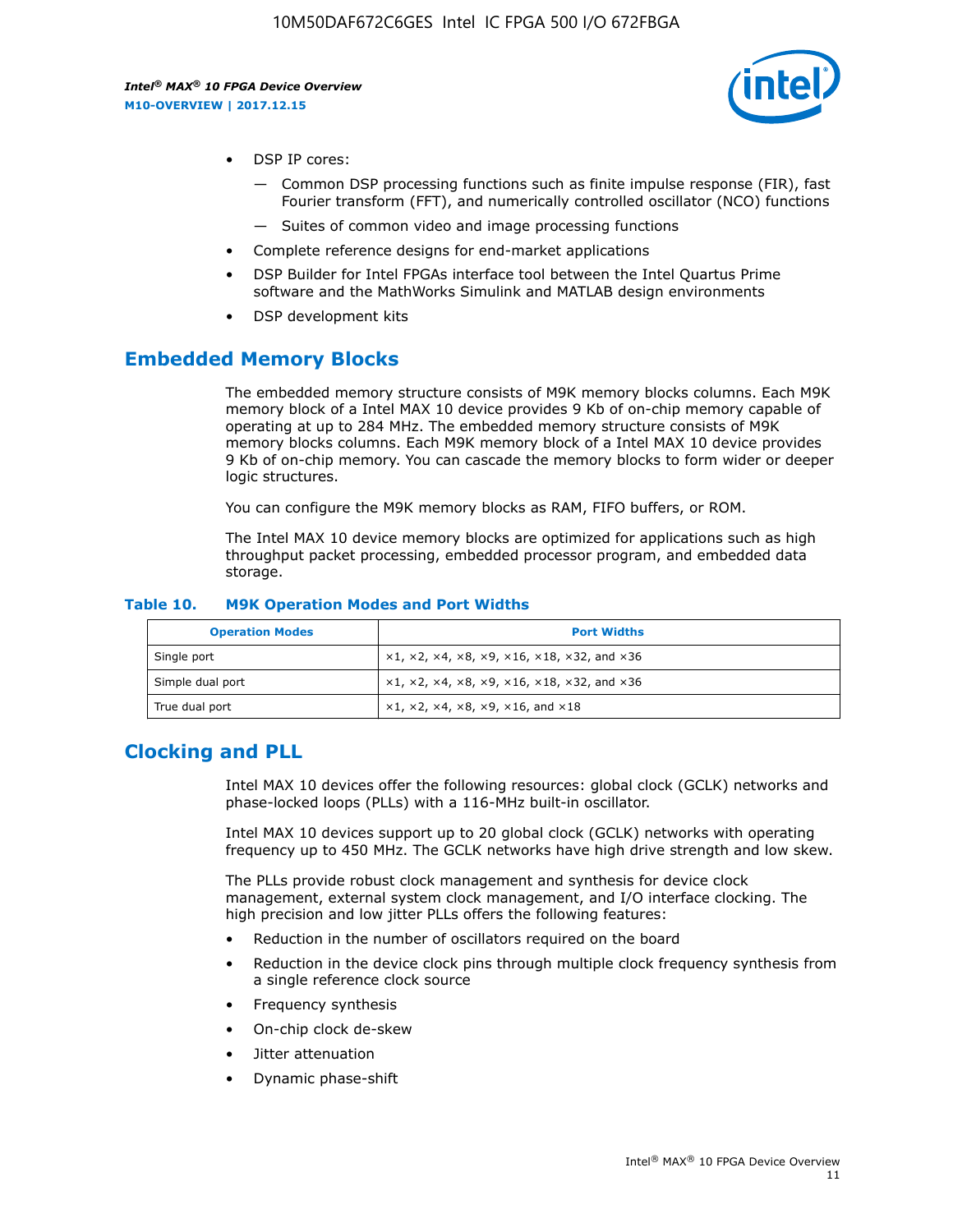

- Zero delay buffer
- Counter reconfiguration
- Bandwidth reconfiguration
- Programmable output duty cycle
- PLL cascading
- Reference clock switchover
- Driving of the ADC block

# **FPGA General Purpose I/O**

The Intel MAX 10 I/O buffers support a range of programmable features.

These features increase the flexibility of I/O utilization and provide an alternative to reduce the usage of external discrete components such as a pull-up resistor and a PCI clamp diode.

# **External Memory Interface**

Dual-supply Intel MAX 10 devices feature external memory interfaces solution that uses the I/O elements on the right side of the devices together with the UniPHY IP.

With this solution, you can create external memory interfaces to 16-bit SDRAM components with error correction coding (ECC).

*Note:* The external memory interface feature is available only for dual-supply Intel MAX 10 devices.

#### **Table 11. External Memory Interface Performance**

| <b>External Memory</b><br>Interface $(3)$ | <b>I/O Standard</b> | <b>Maximum Width</b> | <b>Maximum Frequency (MHz)</b> |
|-------------------------------------------|---------------------|----------------------|--------------------------------|
| <b>DDR3 SDRAM</b>                         | SSTL-15             | 16 bit $+8$ bit ECC  | 303                            |
| <b>DDR3L SDRAM</b>                        | SSTL-135            | 16 bit $+8$ bit ECC  | 303                            |
| <b>DDR2 SDRAM</b>                         | SSTL-18             | 16 bit $+8$ bit ECC  | 200                            |
| LPDDR2 SDRAM                              | $H$ SUL-12          | 16 bit without ECC   | $200^{(4)}$                    |

## **Related Links**

[External Memory Interface Spec Estimator](http://www.altera.com/technology/memory/estimator/mem-emif-index.html)

Provides a parametric tool that allows you to find and compare the performance of the supported external memory interfaces in Intel FPGAs.

 $(3)$  The device hardware supports SRAM. Use your own design to interface with SRAM devices.

 $(4)$  To achieve the specified performance, constrain the memory device I/O and core power supply variation to within ±3%. By default, the frequency is 167 MHz.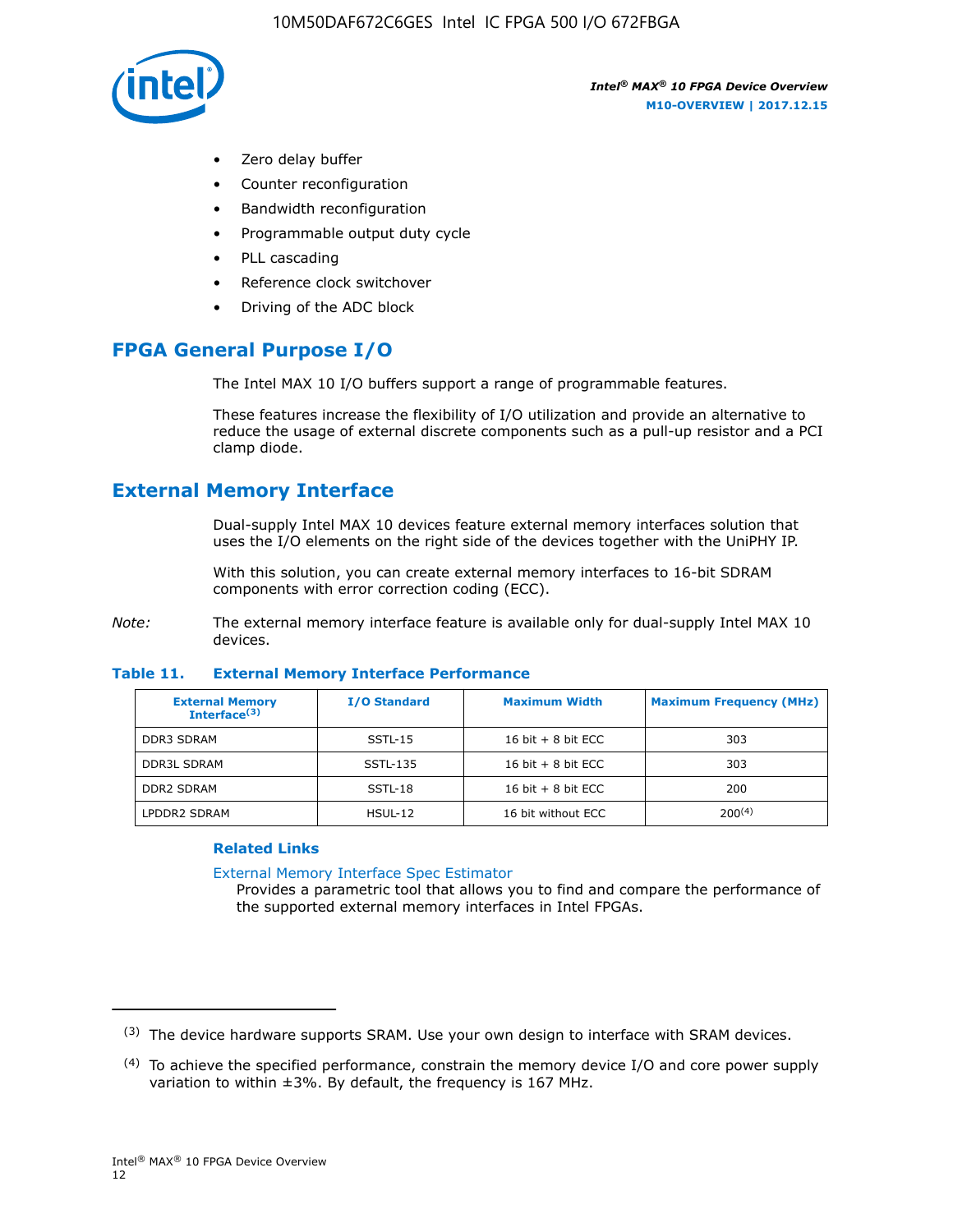

# **Configuration**

## **Table 12. Configuration Features**

| <b>Feature</b>                    | <b>Description</b>                                                                                                                                                                       |
|-----------------------------------|------------------------------------------------------------------------------------------------------------------------------------------------------------------------------------------|
| Dual configuration                | Stores two configuration images in the configuration flash memory (CFM)<br>Selects the first configuration image to load using the CONFIG SEL pin                                        |
| Design security                   | Supports 128-bit key with non-volatile key programming<br>Limits access of the JTAG instruction during power-up in the JTAG secure mode<br>Unique device ID for each Intel MAX 10 device |
| <b>SEU Mitigation</b>             | Auto-detects cyclic redundancy check (CRC) errors during configuration<br>Provides optional CRC error detection and identification in user mode                                          |
| Dual-purpose configuration<br>pin | Functions as configuration pins prior to user mode<br>Provides options to be used as configuration pin or user I/O pin in user mode                                                      |
| Configuration data<br>compression | Decompresses the compressed configuration bitstream data in real-time during<br>configuration<br>Reduces the size of configuration image stored in the CFM                               |
| Instant-on                        | Provides the fastest power-up mode for Intel MAX 10 devices.                                                                                                                             |

## **Table 13. Configuration Schemes for Intel MAX 10 Devices**

| <b>Configuration Scheme</b> | <b>Compression</b> | <b>Encryption</b> | <b>Dual Image</b><br><b>Configuration</b> | <b>Data Width</b> |
|-----------------------------|--------------------|-------------------|-------------------------------------------|-------------------|
| Internal Configuration      | Yes                | Yes               | Yes                                       |                   |
| <b>JTAG</b>                 | _                  |                   | -                                         |                   |

## **Power Management**

## **Table 14. Power Options**

| <b>Power Options</b>                  | <b>Advantage</b>                                                                                                                                |  |
|---------------------------------------|-------------------------------------------------------------------------------------------------------------------------------------------------|--|
| Single-supply device                  | Saves board space and costs.                                                                                                                    |  |
| Dual-supply device                    | Consumes less power<br>Offers higher performance<br>$\bullet$                                                                                   |  |
| Power management<br>controller scheme | Reduces dynamic power consumption when certain applications are in standby mode<br>Provides a fast wake-up time of less than 1 ms.<br>$\bullet$ |  |

# **Document Revision History for Intel MAX 10 FPGA Device Overview**

| <b>Date</b>   | <b>Version</b> | <b>Changes</b>                                                                                                                                                                                                                       |
|---------------|----------------|--------------------------------------------------------------------------------------------------------------------------------------------------------------------------------------------------------------------------------------|
| December 2017 | 2017.12.15     | Added the U324 package for the Intel MAX 10 single power supply<br>devices.<br>Updated the 10M02 GPIO and LVDS count in the Maximum Resource<br>Counts for Intel MAX 10 Devices table.<br>Updated the I/O vertical migration figure. |
| February 2017 | 2017.02.21     | Rebranded as Intel.                                                                                                                                                                                                                  |
|               |                |                                                                                                                                                                                                                                      |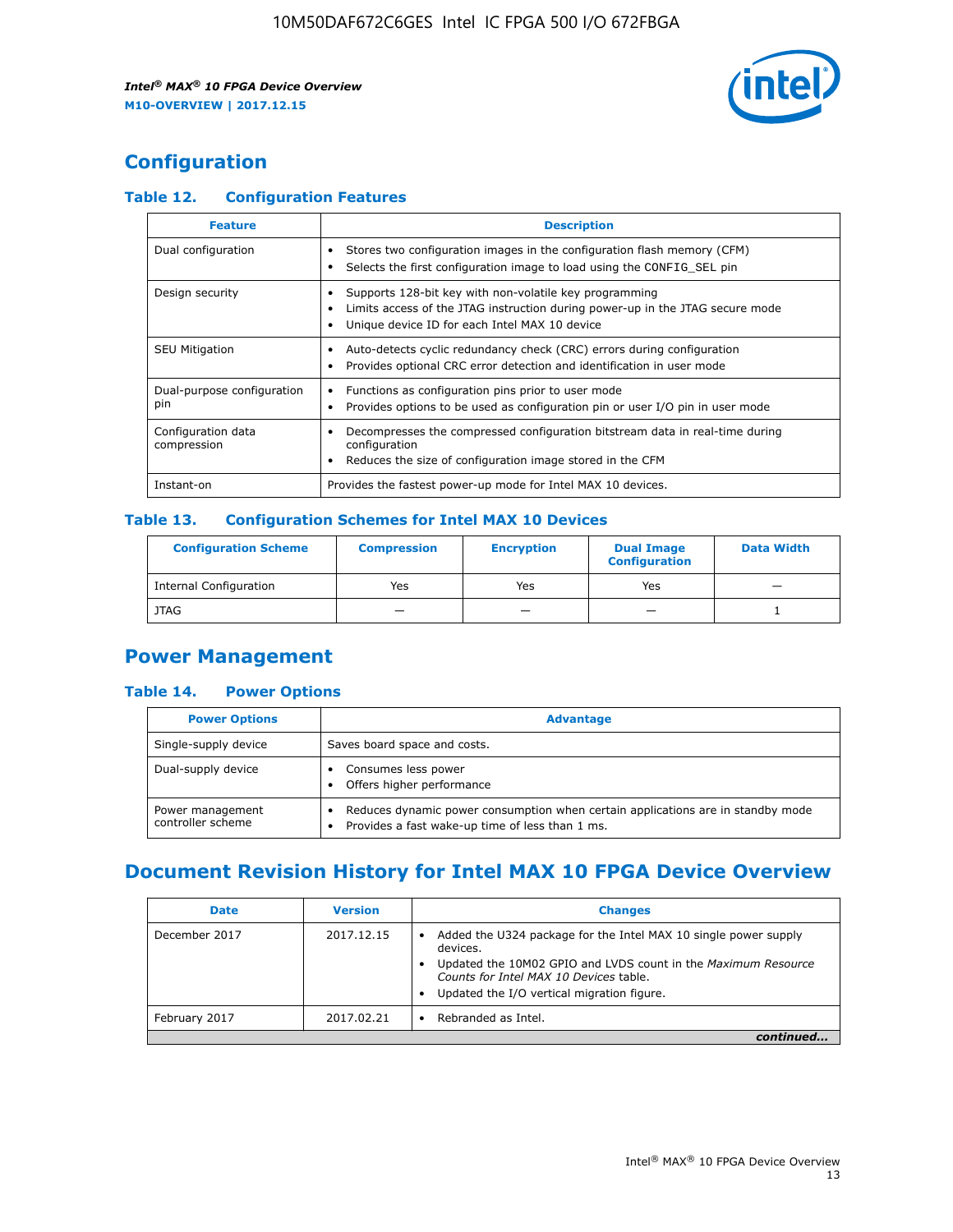

| <b>Date</b>    | <b>Version</b> | <b>Changes</b>                                                                                                                                                                                                                                                                                                                                                                                                                                                                                                                                                                                                                                                                                                                                                                                                                                                                                                                                                                                                                                                                                                  |
|----------------|----------------|-----------------------------------------------------------------------------------------------------------------------------------------------------------------------------------------------------------------------------------------------------------------------------------------------------------------------------------------------------------------------------------------------------------------------------------------------------------------------------------------------------------------------------------------------------------------------------------------------------------------------------------------------------------------------------------------------------------------------------------------------------------------------------------------------------------------------------------------------------------------------------------------------------------------------------------------------------------------------------------------------------------------------------------------------------------------------------------------------------------------|
| December 2016  | 2016.12.20     | • Updated EMIF information in the Summary of Features for Intel MAX 10<br>Devices table. EMIF is only supported in selected Intel MAX 10 device<br>density and package combinations, and for 600 Mbps performance, -6<br>device speed grade is required.<br>Updated the device ordering information to include P for leaded<br>package.                                                                                                                                                                                                                                                                                                                                                                                                                                                                                                                                                                                                                                                                                                                                                                         |
| May 2016       | 2016.05.02     | Removed all preliminary marks.<br>Update the ADC sampling rate description. The ADC feature monitors<br>single-ended external inputs with a cumulative sampling rate of 25<br>kilosamples per second to 1 MSPS in normal mode.                                                                                                                                                                                                                                                                                                                                                                                                                                                                                                                                                                                                                                                                                                                                                                                                                                                                                  |
| November 2015  | 2015.11.02     | Removed SF feature from the device ordering information figure.<br>$\bullet$<br>Changed instances of Quartus II to Intel Quartus Prime.<br>$\bullet$                                                                                                                                                                                                                                                                                                                                                                                                                                                                                                                                                                                                                                                                                                                                                                                                                                                                                                                                                            |
| May 2015       | 2015.05.04     | Added clearer descriptions for the feature options listed in the device<br>ordering information figure.<br>Updated the maximum dedicated LVDS transmitter count of 10M02<br>device from 10 to 9.<br>Removed the F672 package of the Intel MAX 10 10M25 device :<br>- Updated the devices I/O resources per package.<br>- Updated the I/O vertical migration support.<br>- Updated the ADC vertical migration support.<br>Updated the maximum resources for 10M25 device:<br>- Maximum GPIO from 380 to 360.<br>- Maximum dedicated LVDS transmitter from 26 to 24.<br>- Maximum emulated LVDS transmitter from 181 to 171.<br>- Maximum dedicated LVDS receiver from 181 to 171.<br>Added ADC information for the E144 package of the 10M04 device.<br>Updated the ADC vertical migration diagram to clarify that there are<br>single ADC devices with eight and 16 dual function pins.<br>Removed the note about contacting Altera for DDR3, DDR3L, DDR2,<br>and LPDDR2 external memory interface support. The Intel Quartus<br>Prime software supports these external memory interfaces from version<br>15.0. |
| December 2014  | 2014.12.15     | Changed terms:<br>- "dual image" to "dual configuration image"<br>- "dual-image configuration" to dual configuration"<br>Added memory initialization feature for Flash and Analog devices.<br>Added maximum data retention capacity of up to 20 years for UFM<br>feature.<br>Added maximum operating frequency of 7.25 MHz for serial interface<br>for UFM feature.                                                                                                                                                                                                                                                                                                                                                                                                                                                                                                                                                                                                                                                                                                                                             |
| September 2014 | 2014.09.22     | Initial release.                                                                                                                                                                                                                                                                                                                                                                                                                                                                                                                                                                                                                                                                                                                                                                                                                                                                                                                                                                                                                                                                                                |